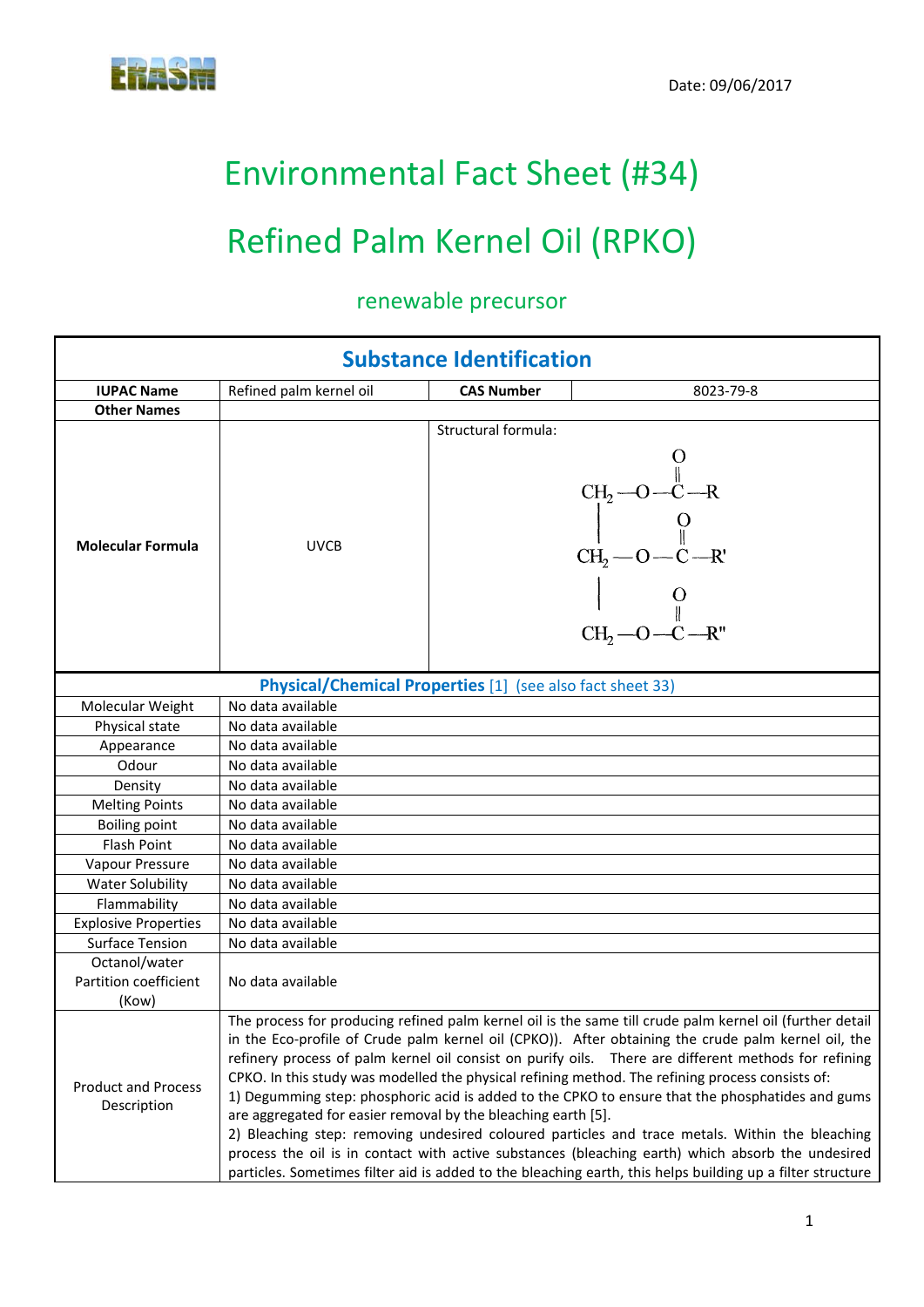

|             | and avoiding the filter to get clogged [4].<br>3) De-acidification and deodorization step: steam is injected into the deodorizers during the stripping<br>of FFA (free fatty acids) and other undesirable volatiles from the oil                                                                                                                             |
|-------------|--------------------------------------------------------------------------------------------------------------------------------------------------------------------------------------------------------------------------------------------------------------------------------------------------------------------------------------------------------------|
|             | Palm fatty acid distillate (PFAD) is obtained as a by-product, s a condensate of the volatile compounds<br>carried over from the deodorizer by the stripping steam [5].                                                                                                                                                                                      |
| Application | Refined palm kernel oil is used for human consumption or for use in technical applications such as<br>soaps and candles manufacture, food industry, oleo-chemical industry [6].<br>The PFAD, as palm fatty acid distillate, is commonly used in producing soap, animal feed, plastics and<br>other intermediate products for the oleo-chemical industry [7]. |

### **Life Cycle Assessment**

#### **General Introduction**

These Environmental Fact Sheets are a product of the *ERASM Surfactant Life Cycle & Ecofootprinting (SLE*) project. The objective of this project was to create representative, global, attributional, industry average datasets for oil palm‐based precursors in the production of several particular surfactants.

The Fact Sheets are based upon life cycle assessment (LCA) and have been prepared in accordance with the ISO standard [ISO 14040: 2006 and ISO 14044: 2006]. In addition, the project follows the ILCD (2010) handbook. This Fact Sheet describes the cradle‐to‐gate production for refined palm kernel Oil (RPKO). RPKO is an oleo chemical precursor for the production of surfactants.

Further information on the ERASM SLE project and the source of these datasets can be found in [2].

The full LCI can be accessed via www.erasm.org or via http://lcdn.thinkstep.com/Node/

| <b>Goal and Scope of ERASM SLE Project [2]</b>                                                                            |                                                                                                                                                                                                                                                                                                                                                                                                                                                                                                                                                                                                                                                                                                                                                                                                                                                                                                                 |  |
|---------------------------------------------------------------------------------------------------------------------------|-----------------------------------------------------------------------------------------------------------------------------------------------------------------------------------------------------------------------------------------------------------------------------------------------------------------------------------------------------------------------------------------------------------------------------------------------------------------------------------------------------------------------------------------------------------------------------------------------------------------------------------------------------------------------------------------------------------------------------------------------------------------------------------------------------------------------------------------------------------------------------------------------------------------|--|
| The main goal was to develop the LCI datasets for the production of refined palm kernel oil (RPKO) for further use in LCA |                                                                                                                                                                                                                                                                                                                                                                                                                                                                                                                                                                                                                                                                                                                                                                                                                                                                                                                 |  |
| studies.                                                                                                                  |                                                                                                                                                                                                                                                                                                                                                                                                                                                                                                                                                                                                                                                                                                                                                                                                                                                                                                                 |  |
| <b>Temporal Coverage</b>                                                                                                  | Data collected for the production are based on literature research covering one production year<br>technology. Due to lack of data, a consistent usage of data with one reference year or reference time<br>was not possible. Some parameters used do not change over time. All used values have been<br>published 2007 or after. Time dependent inputs, like yield are averaged over several years to be able<br>to exclude peaks or years with poor harvests.<br>Background data dates back to the reference year 2011. The datasets are considered to be valid until<br>substantial technological changes in the production chain occur. The temporal representativeness for<br>RPKO was considered 'good'                                                                                                                                                                                                   |  |
| Geographical Coverage                                                                                                     | Data for palm kernel oil came from the two most important global suppliers of palm kernel oil,<br>Indonesia and Malaysia, covering approximately 83% of the global production. In the background<br>system some processes are modeled for different geographical system boundaries (mostly Germany<br>and the US). The geographical representativeness for RPKO was considered 'fair'.                                                                                                                                                                                                                                                                                                                                                                                                                                                                                                                          |  |
| Technological<br>Coverage                                                                                                 | The production technology was based on different literature sources. Partly processes with better<br>data availability were chosen to be used as representative technology rather than creating averages<br>of different technologies. I.e. for palm kernel oil mills only the technology of mechanical extraction<br>was applied and the location of the palm kernel oil mill was set to be close to the sea and not located<br>next to the palm oil mill. In the palm kernel oil refinery only physical processing was considered.<br>As the palm oil industry is rapidly expanding and evolving, full technological representativeness<br>cannot be guaranteed. All relevant technologies were considered and technology modelled to best<br>knowledge.<br>The technological representativeness for RPKO was considered 'good'. Figure 1 provides a schematic<br>overview of the production process of RPKO. |  |
| <b>Declared Unit</b>                                                                                                      | In ERASM SLE project the declared unit (functional unit) and the reference flow of the product is one                                                                                                                                                                                                                                                                                                                                                                                                                                                                                                                                                                                                                                                                                                                                                                                                           |  |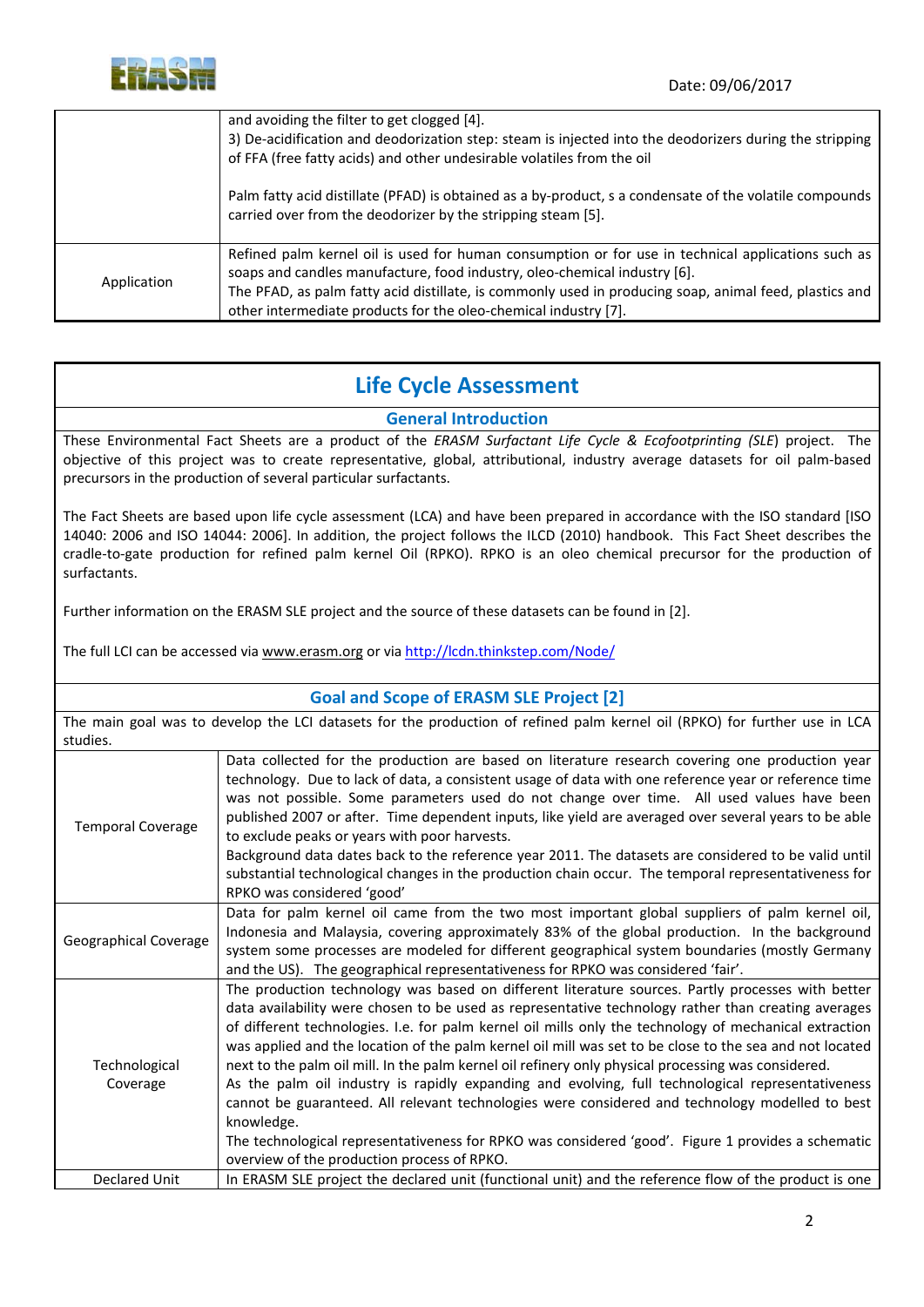

|                                            | thousand kilogram (1000 kg). This was the reference unit also used in [3].                                                                                                                                                                                                                                                                                                                                                                                                                                                                                                                                                                                                                                                                                                                                                                                                                                                                                                                                                                                            |                                                                                                                                                                                                                                                                                                                                                        |                            |  |  |
|--------------------------------------------|-----------------------------------------------------------------------------------------------------------------------------------------------------------------------------------------------------------------------------------------------------------------------------------------------------------------------------------------------------------------------------------------------------------------------------------------------------------------------------------------------------------------------------------------------------------------------------------------------------------------------------------------------------------------------------------------------------------------------------------------------------------------------------------------------------------------------------------------------------------------------------------------------------------------------------------------------------------------------------------------------------------------------------------------------------------------------|--------------------------------------------------------------------------------------------------------------------------------------------------------------------------------------------------------------------------------------------------------------------------------------------------------------------------------------------------------|----------------------------|--|--|
|                                            | Functional Unit: 1 tonne 'Refined Palm Kernel Oil', at the refinery gate.                                                                                                                                                                                                                                                                                                                                                                                                                                                                                                                                                                                                                                                                                                                                                                                                                                                                                                                                                                                             |                                                                                                                                                                                                                                                                                                                                                        |                            |  |  |
| Cradle-to Gate System<br><b>Boundaries</b> | <b>Included</b>                                                                                                                                                                                                                                                                                                                                                                                                                                                                                                                                                                                                                                                                                                                                                                                                                                                                                                                                                                                                                                                       |                                                                                                                                                                                                                                                                                                                                                        | <b>Excluded</b>            |  |  |
|                                            | Palm Oil Plantation                                                                                                                                                                                                                                                                                                                                                                                                                                                                                                                                                                                                                                                                                                                                                                                                                                                                                                                                                                                                                                                   |                                                                                                                                                                                                                                                                                                                                                        | Palm oil nursery           |  |  |
|                                            |                                                                                                                                                                                                                                                                                                                                                                                                                                                                                                                                                                                                                                                                                                                                                                                                                                                                                                                                                                                                                                                                       | Direct Land use change effects                                                                                                                                                                                                                                                                                                                         | Equipment                  |  |  |
|                                            | the palm oil mill                                                                                                                                                                                                                                                                                                                                                                                                                                                                                                                                                                                                                                                                                                                                                                                                                                                                                                                                                                                                                                                     | Unit processes (including material and energy inputs) of                                                                                                                                                                                                                                                                                               | <b>Transport to Europe</b> |  |  |
|                                            | Unit processes (including material and energy inputs) of<br>the palm kernel oil mill                                                                                                                                                                                                                                                                                                                                                                                                                                                                                                                                                                                                                                                                                                                                                                                                                                                                                                                                                                                  |                                                                                                                                                                                                                                                                                                                                                        |                            |  |  |
|                                            | Unit processes (including material and energy inputs) of<br>the Refinery                                                                                                                                                                                                                                                                                                                                                                                                                                                                                                                                                                                                                                                                                                                                                                                                                                                                                                                                                                                              |                                                                                                                                                                                                                                                                                                                                                        |                            |  |  |
|                                            | Transport from the field to the palm oil mill                                                                                                                                                                                                                                                                                                                                                                                                                                                                                                                                                                                                                                                                                                                                                                                                                                                                                                                                                                                                                         |                                                                                                                                                                                                                                                                                                                                                        |                            |  |  |
|                                            |                                                                                                                                                                                                                                                                                                                                                                                                                                                                                                                                                                                                                                                                                                                                                                                                                                                                                                                                                                                                                                                                       | Transport from the palm oil mill to the palm kernel oil mill                                                                                                                                                                                                                                                                                           |                            |  |  |
|                                            |                                                                                                                                                                                                                                                                                                                                                                                                                                                                                                                                                                                                                                                                                                                                                                                                                                                                                                                                                                                                                                                                       | Transport from the palm kernel oil mill to the refinery                                                                                                                                                                                                                                                                                                |                            |  |  |
|                                            |                                                                                                                                                                                                                                                                                                                                                                                                                                                                                                                                                                                                                                                                                                                                                                                                                                                                                                                                                                                                                                                                       |                                                                                                                                                                                                                                                                                                                                                        |                            |  |  |
| Assumptions and<br>Limitations             | The major assumptions made on land use change cultivation, processing usage of co-products,<br>emissions from land use change and cultivation on peatland. Exclusion of primary data collection as it<br>would not be feasible to assess primary data of the entire global production of palm kernel oil<br>products. There is a lack of information, so several flows are only estimated (i.e. amount waste water<br>or the exact composition of POME). The literature sources used could not display all technologies and<br>production pathways.<br>Model agrarian systems are considered but may strongly vary within one region. A mix of Malaysian<br>and Indonesian palm kernel oil is used to describe a global average of these products (For Indonesia<br>there are big data gaps so that the same process conditions as for Malaysia are assumed).<br>The LCI study included all the flows which had more than 2% of the cumulative mass inputs and<br>greater than 2 % of the cumulative energy of the respective gate-to-gate model inventory, providing |                                                                                                                                                                                                                                                                                                                                                        |                            |  |  |
| Cut-off Criteria                           | its environmental relevance is not a concern.<br>Material flows which leave the system (emissions) and whose environmental impact is greater than<br>2% of the whole impact of an impact category that has considered in the assessment have been<br>covered. The sum of the neglected material flows must not exceed 5% of mass, energy or                                                                                                                                                                                                                                                                                                                                                                                                                                                                                                                                                                                                                                                                                                                           |                                                                                                                                                                                                                                                                                                                                                        |                            |  |  |
|                                            | environmental relevance of the system inventory.                                                                                                                                                                                                                                                                                                                                                                                                                                                                                                                                                                                                                                                                                                                                                                                                                                                                                                                                                                                                                      |                                                                                                                                                                                                                                                                                                                                                        |                            |  |  |
| <b>Calculation Rules</b>                   | Allocation                                                                                                                                                                                                                                                                                                                                                                                                                                                                                                                                                                                                                                                                                                                                                                                                                                                                                                                                                                                                                                                            | Mass allocation was applied for palm kernel oil between the product crude palm kernel<br>oil and the co-product palm kernel cake.                                                                                                                                                                                                                      |                            |  |  |
|                                            | Aggregated<br>data                                                                                                                                                                                                                                                                                                                                                                                                                                                                                                                                                                                                                                                                                                                                                                                                                                                                                                                                                                                                                                                    | From literature research.                                                                                                                                                                                                                                                                                                                              |                            |  |  |
|                                            |                                                                                                                                                                                                                                                                                                                                                                                                                                                                                                                                                                                                                                                                                                                                                                                                                                                                                                                                                                                                                                                                       | Life Cycle Inventory and Impact Assessment [2]                                                                                                                                                                                                                                                                                                         |                            |  |  |
|                                            |                                                                                                                                                                                                                                                                                                                                                                                                                                                                                                                                                                                                                                                                                                                                                                                                                                                                                                                                                                                                                                                                       | Based on the LCI data an environmental impact assessment was performed for the indicators Primary Energy Demand (PED),<br>Global Warming Potential (GWP), Eutrophication Potential (EP) and Acidification Potential (AP). Other impacts may be<br>calculated from the full LCI dataset. Table 1 shows the environmental impact results per 1 t of RPKO |                            |  |  |

Primary Energy Demand (PED): ): An analysis of the inventory data showed that the PED come from electricity which is required in the palm oil mill, palm kernel oil mill and in the refinery process (degumming, bleaching and de‐acidification and deodorization stage).

Global Warming Potential (GWP): An analysis of the inventory data showed that the main contribution comes from cultivation on peat land. The second biggest contributor of carbon dioxide emissions are the ones which occur due to land use change. Cultivation and processing contributes most methane emissions. Methane emissions occur to approximately 82‐84% in the palm oil mill and originate from the POME treatment. Other methane emissions occur on the plantation. Nitrous oxide emissions occur almost entirely on the plantation

Air emissions related to Acidification (AP) and Eutrophication Potential (EP): An analysis of the inventory data showed that ammonia, nitrogen oxides, and sulphur dioxide emissions from LUC originate from the incineration of vegetation of the above ground biomass and of shells and fibres at the palm oil mill.

Besides ammonia emissions occur during cultivation and POME treatment. Hydrogen sulphide is emitted during the provision of electricity which is required in the palm oil mill and palm kernel oil mill. Nitrogen monoxides are emitted during the transport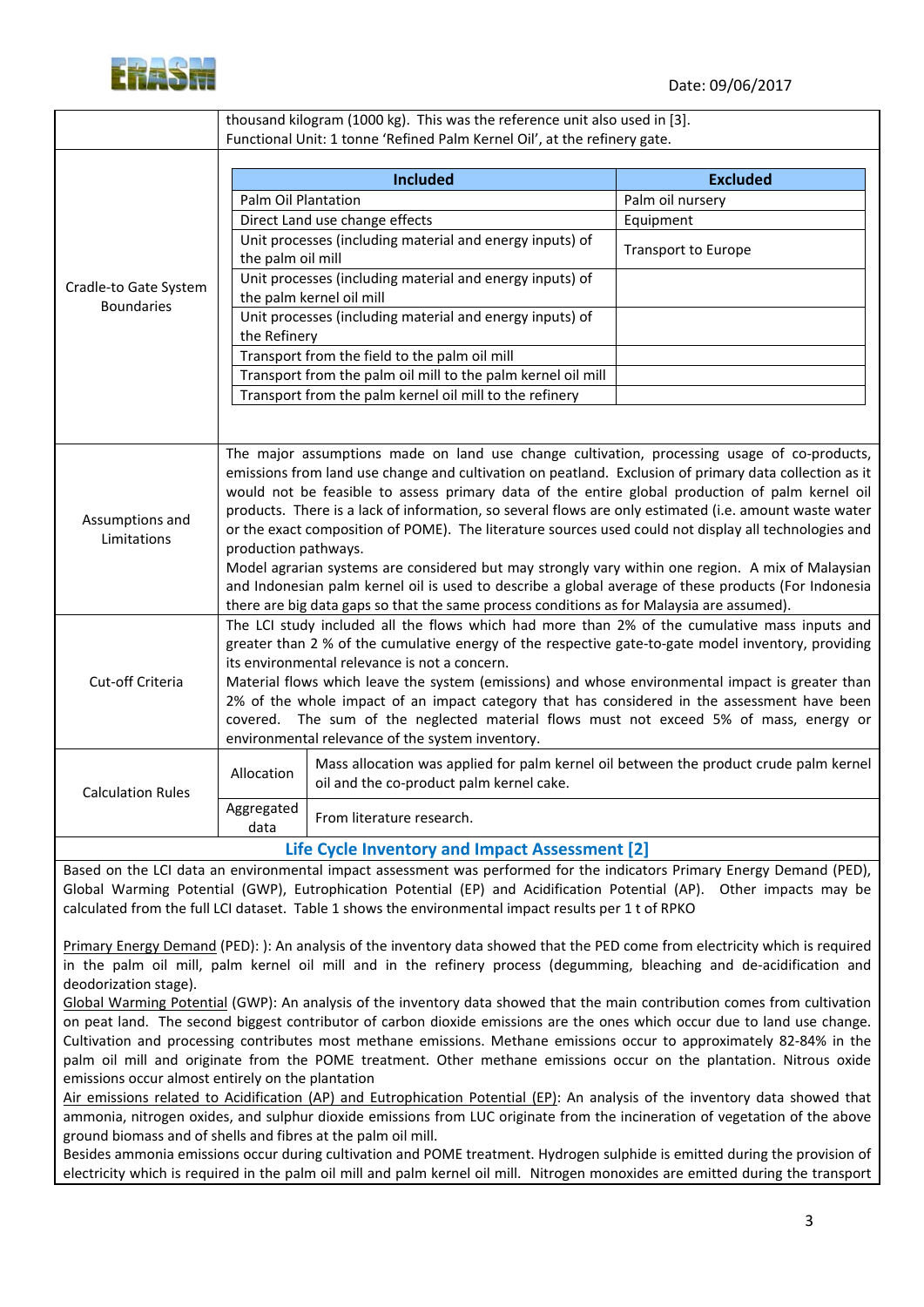

of intermediate products and in the plantation (originate from agricultural processes). Nitrogen oxide emissions occur during the provision of electricity, the combustion of shells in the palm oil mill and use of tractors on the field.

Emissions to fresh water related to Acidification (AP) and Eutrophication Potential (EP): An analysis of the inventory data showed that the main emissions (Nitrogen and phosphate) to the fresh water occur during the cultivation of palm oil.

Sensitivity Analysis: Different sensitivity analysis were carried out. The analyses showed that depending on the allocation method, yield, fertilizer use, and land use change, the results are affected. In the case of economic allocation, the choice of allocation is significant and strongly affecting overall results.

#### Table 1. Global warming potential, acidification potential and eutrophication potential related to emissions to air and fresh **water, and primary energy demand per 1 tonne of RPKO**

| <b>LCI result</b>                                                                               | Unit      | <b>Amount</b>                        |                           |                                   |
|-------------------------------------------------------------------------------------------------|-----------|--------------------------------------|---------------------------|-----------------------------------|
|                                                                                                 |           | <b>Cultivation and</b><br>processing | <b>Land Use</b><br>Change | <b>Cultivation on</b><br>peatland |
| Air emissions related to Global Warming Potential                                               |           |                                      |                           |                                   |
| Carbon uptake, biotic                                                                           | kg        | $-5.06E + 03$                        |                           |                                   |
| Carbon dioxide, fossil                                                                          | kg        | $3.57E + 02$                         | $1.05E + 03$              | $2.75E+03$                        |
| Carbon dioxide, biotic                                                                          | kg        | $2.51E+03$                           |                           |                                   |
| Methane                                                                                         | kg        | $3.54E + 01$                         |                           |                                   |
| Nitrous oxide (laughing gas)                                                                    | kg        | 2.31E-01                             |                           | 7.85E-01                          |
| Air emissions related to Acidification and Eutrophication Potential                             |           |                                      |                           |                                   |
| Ammonia                                                                                         | kg        | 1.08E+00                             | 7.31E-01                  |                                   |
| Hydrogen sulfide                                                                                | kg        | 2.24E-01                             |                           |                                   |
| Nitrogen monoxide                                                                               | kg        | 3.23E-01                             |                           |                                   |
| Nitrogen oxides                                                                                 | kg        | $5.02E + 00$                         | $1.77E + 00$              |                                   |
| Sulphur dioxide                                                                                 | kg        | $1.64E + 00$                         | 8.43E-01                  | ä,                                |
| Emissions to fresh water related to Eutrophication Potential                                    |           |                                      |                           |                                   |
| Nitrogen organic bound                                                                          | kg        | 4.95E-01                             |                           |                                   |
| Phosphate                                                                                       | kg        | 1.19E-01                             |                           |                                   |
| Total GWP (according to [IPCC 2007])                                                            | kg        | $-7.63E + 02$                        | $1.05E + 03$              | $2.99E + 03$                      |
| <b>EP</b>                                                                                       | kg        | $1.32E + 00$                         |                           | $2.12E-01$                        |
| АP                                                                                              | kg        | $6.84E + 00$                         |                           |                                   |
|                                                                                                 |           |                                      |                           |                                   |
| Primary energy demand                                                                           |           |                                      |                           |                                   |
| Primary energy demand from renewable<br>materials (net calorific value)                         | <b>MJ</b> |                                      | $4.95E + 04$              |                                   |
| Primary energy demand from fossil materi-<br>als (net calorific value)                          | <b>MJ</b> |                                      | 5.78E+03                  |                                   |
| Primary energy demand from fossil and<br><b>MJ</b><br>renewable materials (net calorific value) |           |                                      | $5.52E + 04$              |                                   |
|                                                                                                 |           |                                      |                           |                                   |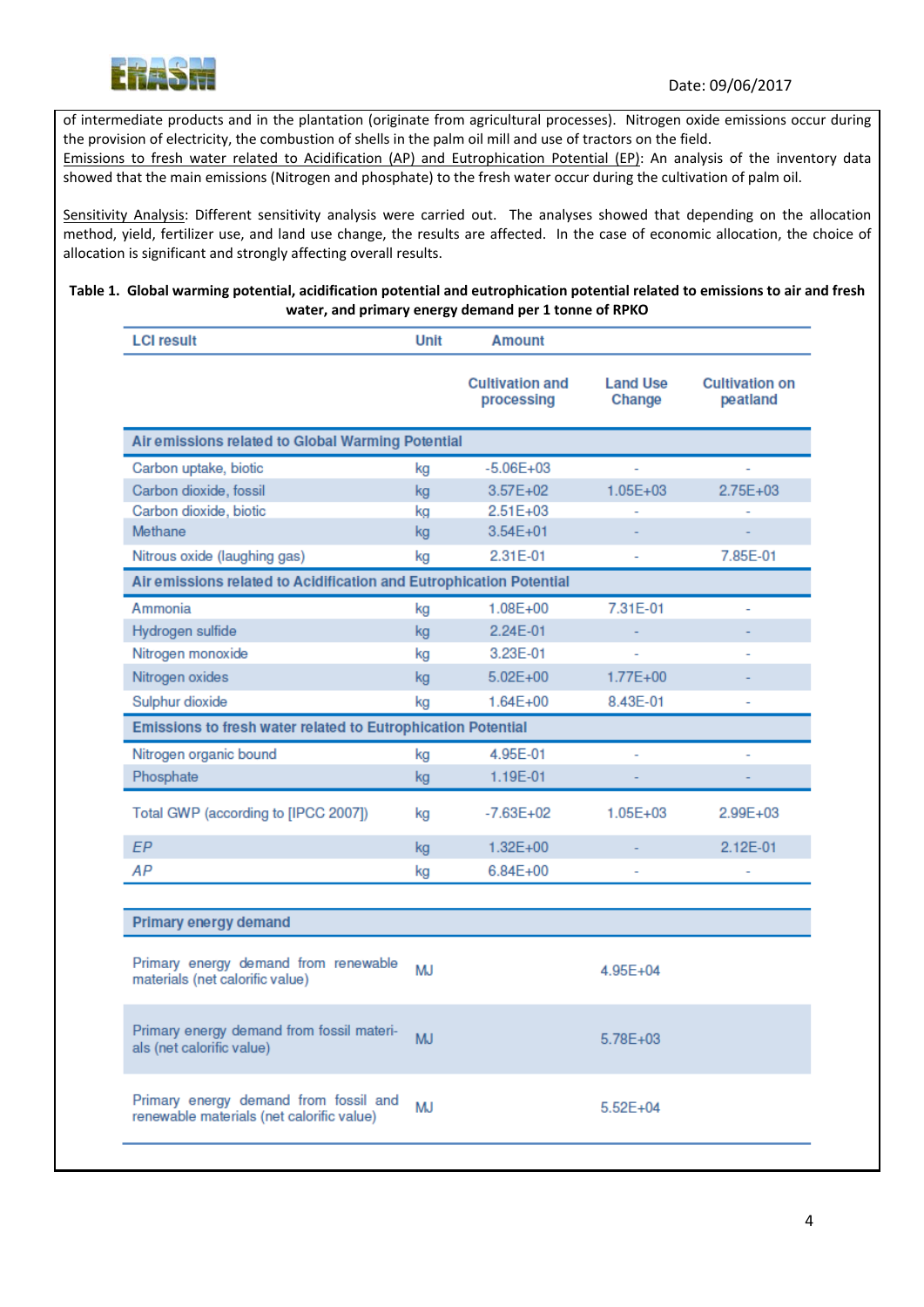

| <b>References for the ERASM SLE Project</b>    |                                                                                                                                                                                                                                                                                                                                                                                                                                                                                                                                                                                                                                                                                                                                                                                                                                                                                                                                                                                                                                                                                                |  |
|------------------------------------------------|------------------------------------------------------------------------------------------------------------------------------------------------------------------------------------------------------------------------------------------------------------------------------------------------------------------------------------------------------------------------------------------------------------------------------------------------------------------------------------------------------------------------------------------------------------------------------------------------------------------------------------------------------------------------------------------------------------------------------------------------------------------------------------------------------------------------------------------------------------------------------------------------------------------------------------------------------------------------------------------------------------------------------------------------------------------------------------------------|--|
| Data Owner and<br>Commissioner of the<br>study | ERASM (Environment & Health Risk Assessment and Management). A research partnership of the<br>Detergents and Surfactants Industries in Europe (www.erasm.org)                                                                                                                                                                                                                                                                                                                                                                                                                                                                                                                                                                                                                                                                                                                                                                                                                                                                                                                                  |  |
| <b>LCA Practitioner</b>                        | thinkstep AG (www.thinkstep.com)                                                                                                                                                                                                                                                                                                                                                                                                                                                                                                                                                                                                                                                                                                                                                                                                                                                                                                                                                                                                                                                               |  |
| <b>Reviewers</b>                               | Prof. Walter Kloepffer, LCA Consult<br>Mrs. Charlotte Petiot and Dr. Yannick Leguern, BiolS by Deloitte<br>Jannick Schmidt (2.0 LCA Consultants)                                                                                                                                                                                                                                                                                                                                                                                                                                                                                                                                                                                                                                                                                                                                                                                                                                                                                                                                               |  |
| References                                     | [1] Daniel Swern (1979). Bailey's Industrial oil fat products, volume 1, 1979.<br>[2] Schowanek. D et al. (2017). New and Updated Life Cycle Inventories for Surfactants used in<br>European Detergents: Summary of the ERASM Surfactant Life Cycle and Ecofootprinting Project. Int J.<br>LCA, in press.<br>[3] CEFIC-Franklin (1994). Resource and environmental profile analysis of petrochemical and oleo<br>chemical surfactants produced in Europe. Phase II Final Report, Franklin Associates.<br>[4] Schmidt, J. (2007). Life Cycle Assessment of Rapeseed Oil and Palm Oil. Ph.D. thesis, Part 3: Life<br>Cycle Inventory of Rapeseed Oil and Palm Oil.<br>[5] Tan et al. (2010). Life Cycle Assessment of Refined Palm Oil Production and Fractionation (Part 4).<br>Journal of Oil Palm Research Vol. 22 December 2010 p. 913-926.<br>[6] Pacidunia (2013) (http://www.pacidunia.com/palmoil/palmoiluses.html).<br>[7] Wicke et al. (2008). Different Palm Oil Production Systems for Energy Purposes and their<br>Greenhouse Gas Implications. Biomass & Bioenergy, 32, 1322-1337. |  |